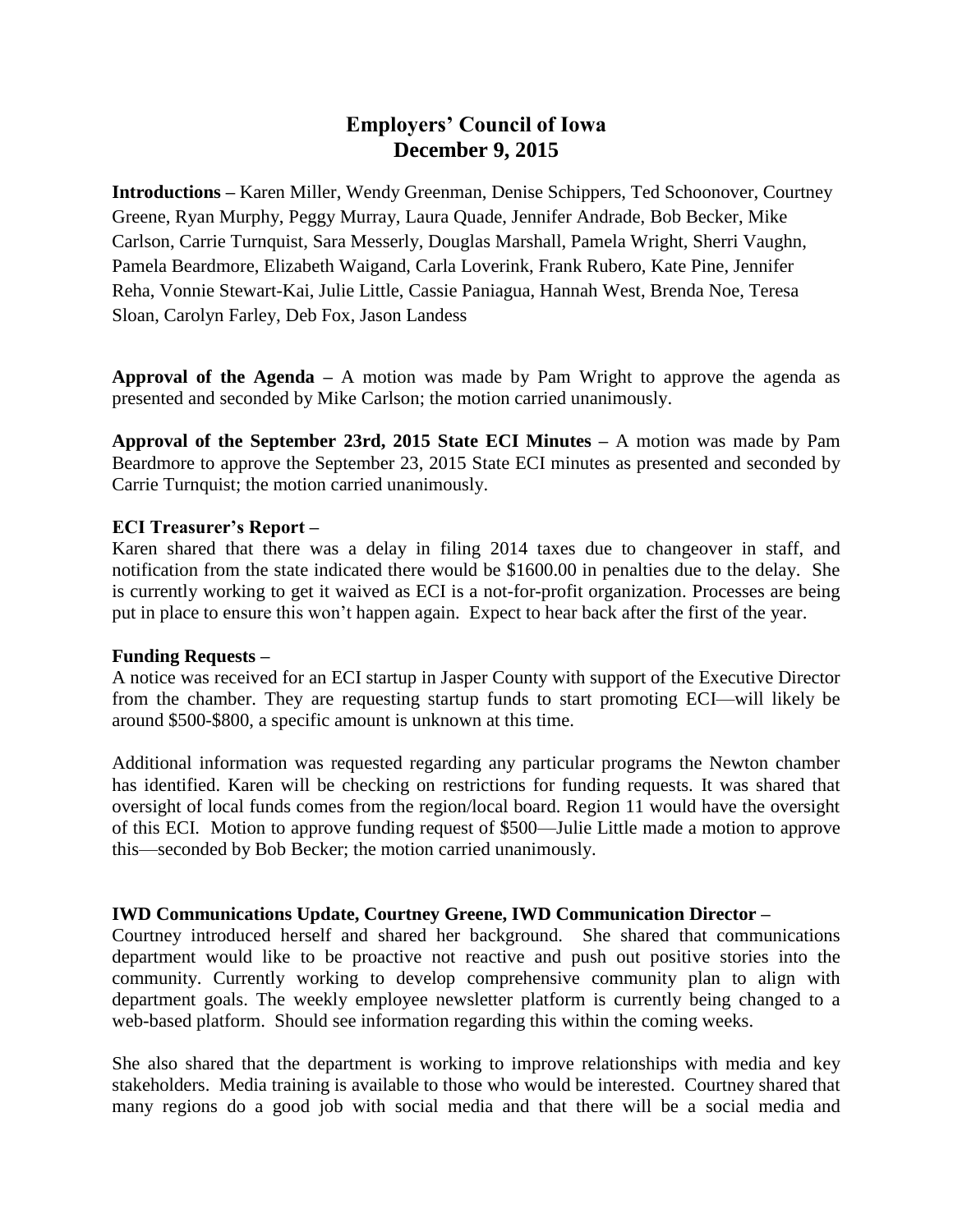marketing committee that will start meeting in January to get information out. The communications team, which also consists of Brei Johnson and Katie Hommer, is working on developing partnerships within both the public and private sectors. They will also ensure the Unified State Plan is on website and accessible for comments.

A new HBI website rolled out last week: www.Homebaseiowa.gov.

They are looking for positive stories of Veterans who have been hired, and will be producing videos featuring returning Veterans and how they returned and transitioned into good jobs. Would like to begin setting up interviews and start with this in January. Interviews will be the length of a news story. This ties in with HBI, but does not have to be a HBI Veteran. They looking for a good pool of stories to choose from and it will be collaborative effort from across the state to choose the best stories.

# **IWD Employer Survey, Ryan Murphy, IWD Labor Market Information –**

Letters were sent out to 40,000 employers in Iowa to collect data. Received responses back from 9,700, which is a response rate of 24.4%. Ryan shared he thought this was a good response rate and felt it is due to the extra effort reaching out to Economic Developers as well as employers. The survey was adjusted which cute the time down to complete which could have also been a reason.

Highlights:

Looked at IWD job bank to gather job posting data. Previously employers reported all vacancies and postings—job bank gives a richer data set.

Top job openings—1-sales, 2-office and administrative support, 3-transportation material moving, 4-healthcare practitioners, 5-production,

Ryan went through the workforce needs assessment 2015 and discussed data which can be found within the document.

# **Local ECI Updates –**

- R1: Peggy & Laura Peggy shared that she will be retiring next week (December 18, 2015) and that Laura will be taking over ECI. January 20-21 they will host a 10-hour OSHA training. They will also have workers comp. training in Dubuque and Calmar. They had a Veterans event last month with 50 employers to hear Veterans speak on a panel. They will have an active shooter training coming up in March.
- R2: Jennifer-UI Fraud training November 12.
- R3&4: Bob & Mike–Coming up in 2016, they will have training on UI Fraud in February, and on April  $7<sup>th</sup>$ , "Working with you is Killing Me". They will also host a conference.
- R5: No update
- R6: No update